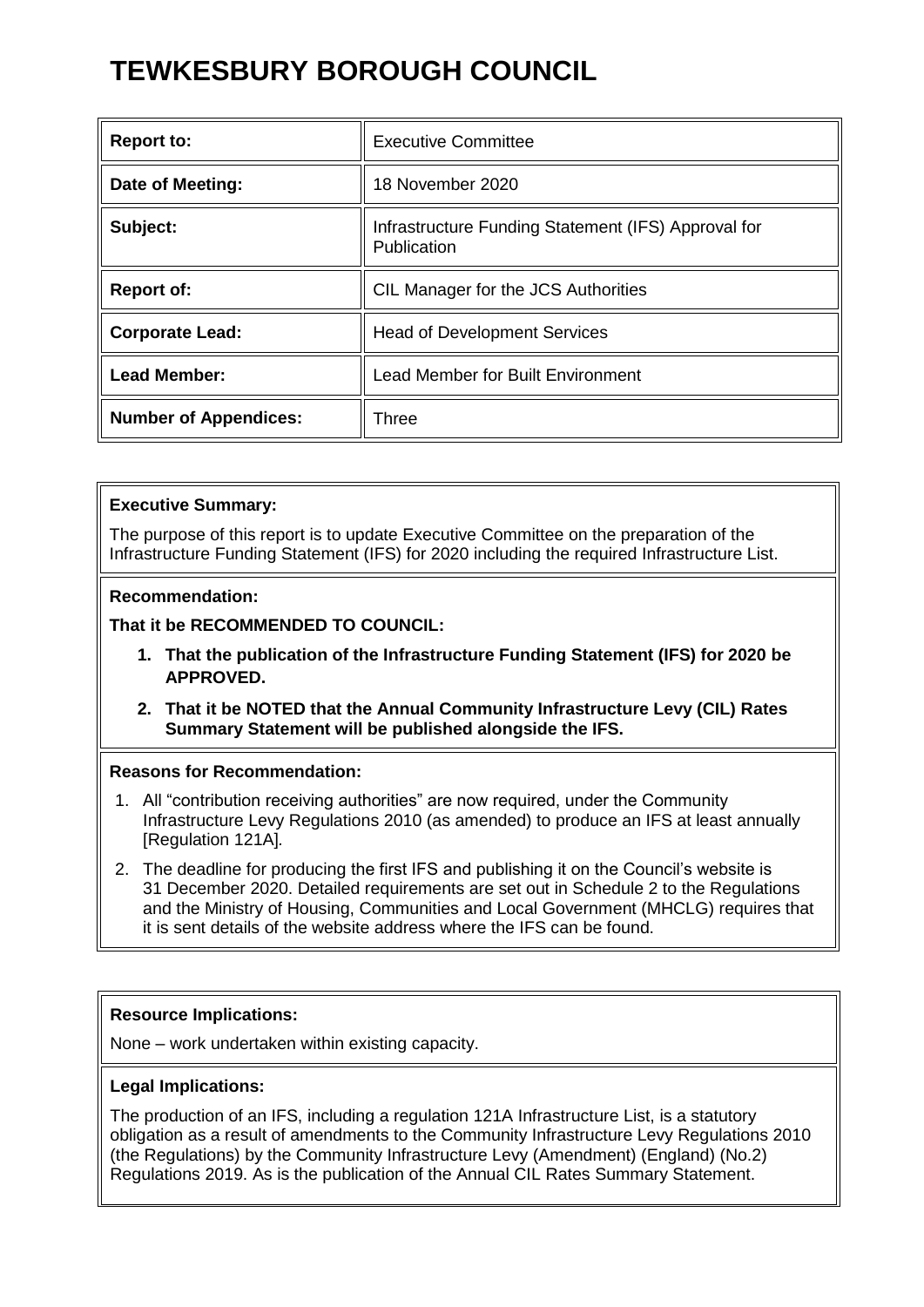Those amendments also revoked, as of 1 September 2019, Regulation 123 of the Regulations thereby removing the restrictions there had been previously, both on the pooling of monies from s106 obligations and also the spending of both CIL and s106 monies on the same infrastructure.

The regulation 123 infrastructure list previously published alongside the adoption of CIL by the Council remains the Council's infrastructure list until replaced by the regulation 121A Infrastructure List within the IFS.

## **Risk Management Implications:**

- 1. Failure to publish the required statements would be a breach of Regulations.
- 2. Though the Infrastructure List will not dictate how funds must be spent, it will set out the Council's intentions and its publication as part of the IFS will provide clarity and transparency for communities and developers on the infrastructure that is expected to be delivered.
- 3. Not having a clear prioritisation of infrastructure projects may risk that CIL receipts are not targeted towards the most critical infrastructure needed to deliver development.

## **Performance Management Follow-up:**

- 1. Statutory obligation to produce an annual IFS requires detailed accounts of income and expenditure for both CIL and S106 to be maintained to ensure that the flow of incomepurpose-expenditure is transparent.
- 2. As part of the IFS, the Infrastructure List must be updated annually through the maintenance of the JCS Infrastructure Delivery Plan (IDP) Project Tracker in collaboration/consultation with Infrastructure Providers.

## **Environmental Implications:**

None directly, though the effective use of CIL receipts has the potential to have a positive impact on all three dimensions of sustainable development through the provision of infrastructure necessary to facilitate growth including environmental infrastructure.

## **1.0 INTRODUCTION/BACKGROUND**

- **1.1** Regulation 121A requires Charging Authorities to produce an IFS which, in accordance with Schedule 2, provides details of not only CIL but also S106 income and expenditure and an Infrastructure List.
- **1.2** The CIL Report, on the previous financial year ("the reported year") must include the answers to specific questions on billed and received income, committed and spent expenditure.
- **1.3** The S106 report, again on the same 'reported year', must include answers to specific questions on not only balances, income, allocation and expenditure of financial contributions but also non-financial contributions that have been secured, such as affordable housing.
- **1.4** The 'Infrastructure List' is "a statement of the infrastructure projects or types of infrastructure which the charging authority intends will be, or may be, wholly or partly funded by CIL" (other than CIL which relates to the neighbourhood portion).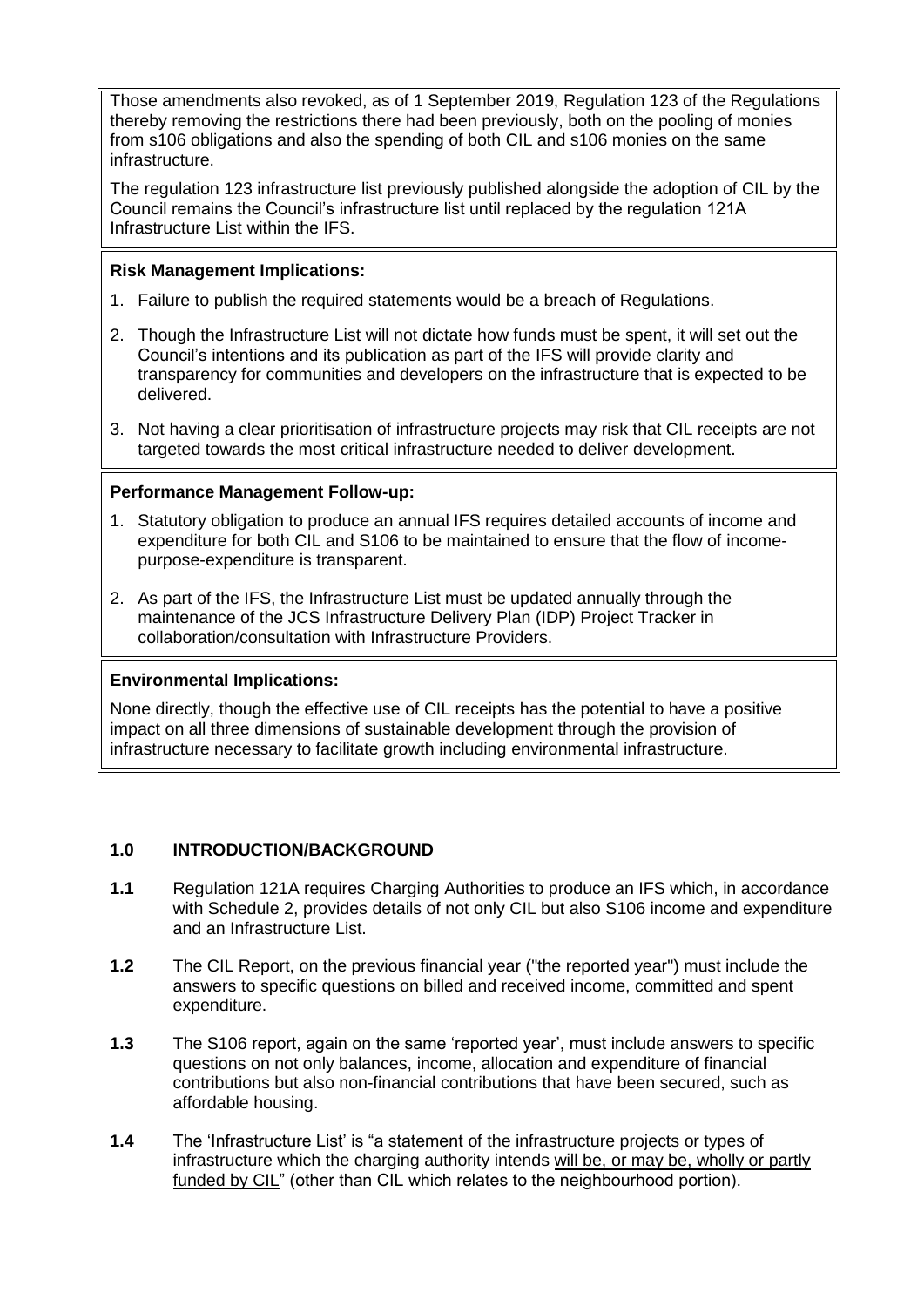**1.5** The Council must also produce an Annual CIL Rates Summary Statement applying the Royal Institute of Chartered Surveyors (RICS) CIL index, published in November each year, to the existing Charging Schedule to produce a Charging Schedule for the following calendar year. Regulation 121C (1) requires it to be published no earlier than 2 December and no later than 31 December.

## **2.0 REPORT DETAILS**

- **2.1** Infrastructure Funding Statement CIL Report
- **2.1.1** Tewkesbury Borough Council and JCS partners in Cheltenham and Gloucester began charging CIL on applications received after 1 January 2019, however the first payment was made on 7 October 2019, within the reporting year
- **2.1.2** CIL Receipts for the reporting year were £37,165.55 and from this we deduct:

£1,858.28 paid towards administrative expenses.

£8,190.00 'Neighbourhood Fund' which was distributed to Parish Councils; and this leaves a balance of -

£27,117.28 'Infrastructure Fund', for infrastructure required to deliver planned development, held by the Borough Council.

The CIL report also provides details of the £427,453.55 in Demand Notices issued during the reporting year which, in line with the Council's adopted Instalments Policy, will be received over the next two years.

- **2.2** Infrastructure Funding Statement S106 Report
- **2.2.1** At the start of April 2019 there was a balance of £5,808,354.99. During this year we received £4,122,767.88 and spent £1,049,767.65. At the end of March 2020 there was a closing balance of £9,509,293.15.

The S106 report also provides details of the £1,453,447.58 off-site financial contributions secured and the 310 affordable homes secured on site.

- **2.3** Infrastructure Funding Statement Infrastructure List
- **2.3.1** In the adopted JCS IDP a number of projects were identified as critical. This was updated in 2017 and 2020 and it is those projects that have been selected for inclusion in the Infrastructure List.
- **2.3.2** The Borough Council and JCS partners will review this list, as a minimum, on an annual basis, alongside the preparation of their Infrastructure Funding Statement(s).

# **2.4** The Annual CIL Rates Summary Statement

**2.4.1** The Annual CIL Rates Summary Statement (Appendix 2) is based on the RICS CIL Index, published on 26 October ready for 1 November.

# **3.0 NEXT STEPS**

- **3.1** The recommendation will be considered by Council on 8 December.
- **3.2** Publication of both reports on the Borough Council's website and notification to the Ministry for Housing, Communities and Local Government (MHCLG) in December 2020.